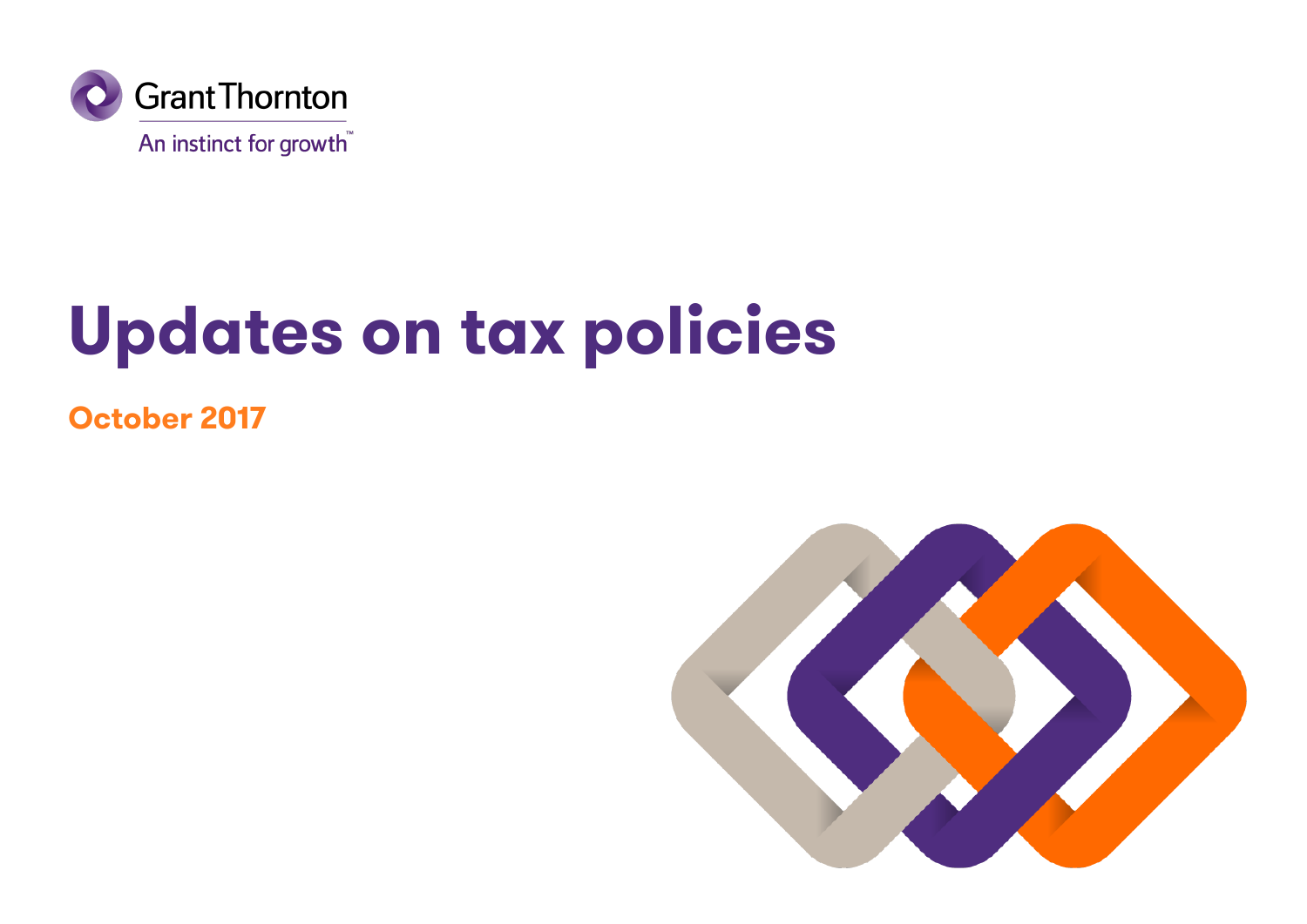## **Contents**

In this newsletter, Grant Thornton Vietnam offers guidance on updates related to tax policies as follows:



Reform in administrative procedures for registration and change of Value Added Tax (VAT) calculation methods



VAT obligations of Export Processing Enterprises (EPEs) with export and import rights



Invoice use during tax debt period with enforcement by notification of invalid invoice



Corporate Income Tax (CIT) for dividends received before the investment date and interest income derived from the revenue on sale of securities



Transfer Pricing Forms for fiscal year ended after 1 May 2017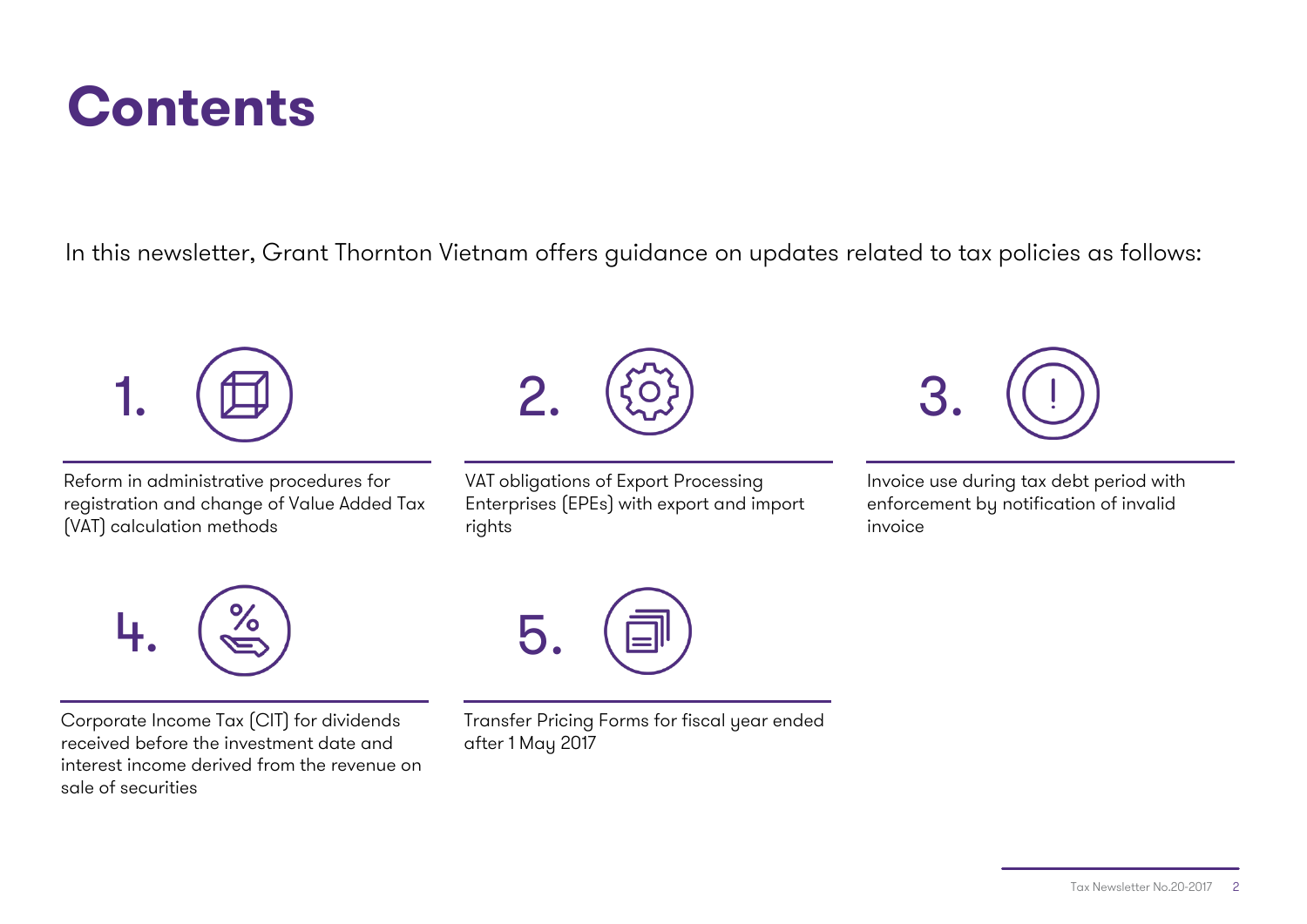## 1. Reform in administrative procedures for registration and change of VAT calculation methods

The Ministry of Finance – the General Department of Taxation has issued Official Letter No. 4253/TCT-CS dated 20 September 2017 to introduce some new points in Circular 93/2017/TT-BTC as follows:

Determined VAT calculation method will be based on VAT returns submitted by a company to the tax authority, specifically:

- Where a company applies VAT deduction method, Form 01/GTGT and Form 02/GTGT are required for submission to the tax authority;
- Where a company applies VAT direct method, Form 03/GTGT and Form 04/GTGT need to be filed with the tax authority.

This Official Letter also provides guidelines on dispensing with Form 06/GTGT when a newly established company and an operating company with VAT revenue of less than VND 1 billion apply VAT deduction method, and when a company changes its VAT calculation method.

## 2. VAT obligations of Export Processing Enterprises (EPEs) with export and import rights

On 12 September 2017, the General Department of Taxation issued Official Letter No. 4107/TCT-KK providing detailed guidelines on the management of declaration obligations of EPEs performing export and import procedures as follows:

- For production activities related to export, EPEs are not considered as VAT payers, therefore they are not required to declare VAT to the tax authority for these activities.
- However, in addition to the aforementioned production activities, in case the EPEs are also licensed to conduct trading activities or activities directly related to purchase and sale of goods in Vietnam, these added activities are subject to VAT. The EPEs have to perform tax registration with the local tax authority and maintain separate accounting books to record revenue and expense associated with the purchase and sale of goods in Vietnam, not recording them in the accounting books for production activities. Meanwhile, separate areas must be arranged for storing imported and exported goods in accordance with the import and export rights.

According to our research, the Hanoi Tax Department issued Official Letter No. 45692/CT-HTr dated 8 July 2016 providing detailed guidance for an enterprise to change tax registration information when granted the rights to export and import in Vietnam in accordance with Article 11, Circular 80/2012/TT-BTC which was then amended by Article 12, 13 of Circular 95/2016/TT-BTC. Accordingly, this enterprise must declare and pay VAT in compliance with the regulations on trading activities in Vietnam.

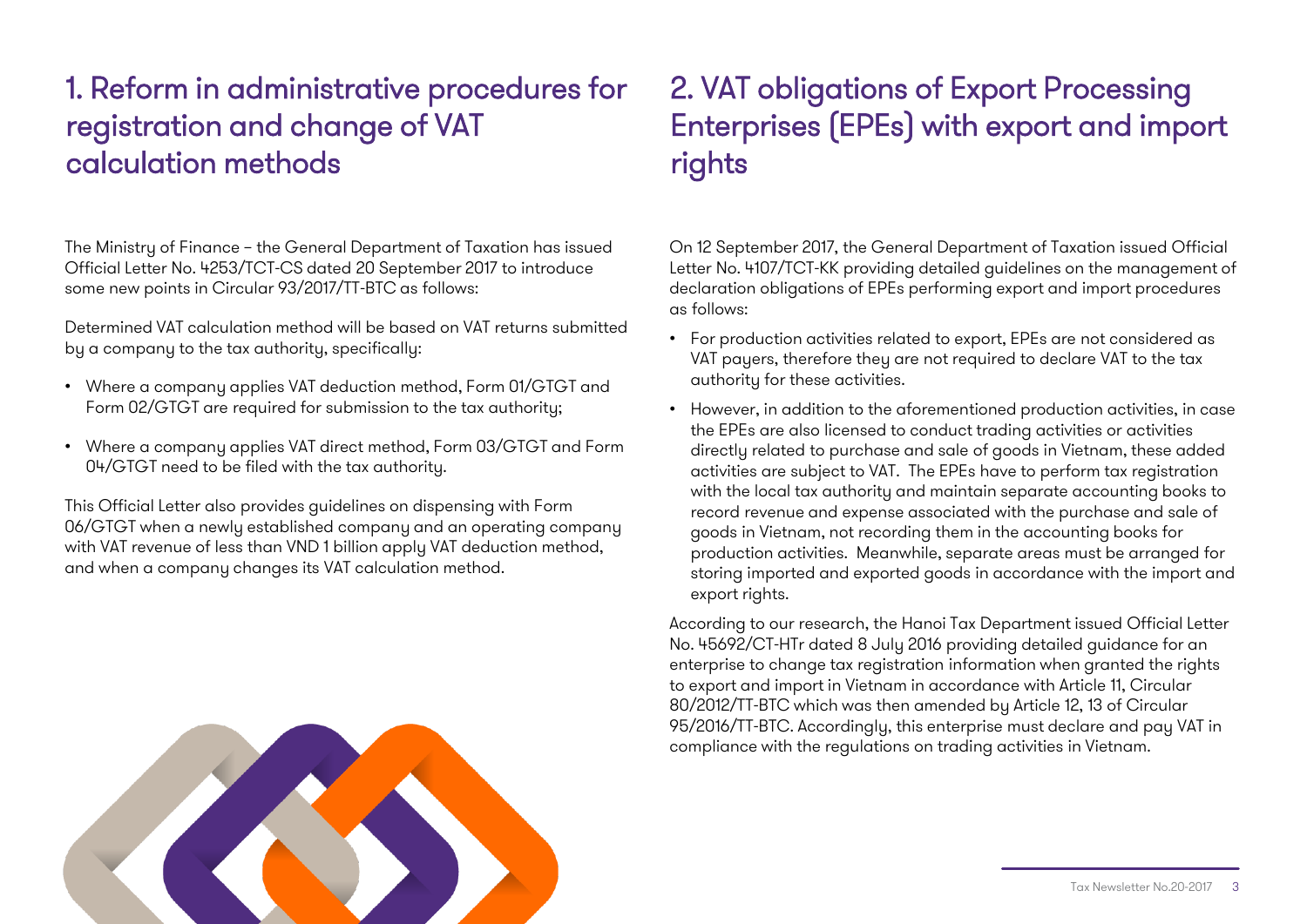## 3. Invoice use during the tax debt period enforced by notification of invalid invoice

The General Department of Taxation issued Official Letter No. 4094/TCT-CS dated 11 September 2017 on penalizing administrative violations related to invoices as follows:

In case the taxpayer is in the tax debt period and enforced by "Notification of invalid invoices", technically, the taxpayer cannot issue invoices. If the taxpayer uses any invoice during this period, such action will be considered illegal.

## 4. Corporate Income Tax ("CIT") for dividends received before the investment date and interest income derived from the revenue on sale of securities

The Official Letter No. 4085/TCT-DNL dated 11 September 2017 issued by the Ministry of Finance – the General Department of Taxation provides guidance on CIT on dividend received before the investment date and interest income derived from the revenue on sale of securities as follows:

- In case cash is collected from the sale of securities and deposited at a bank, the interest income is considered as other financial income and not subject to VAT declaration and payment in accordance with Clause 1, Article 5, Circular 219/2013/TT-BTC of the Ministry of Finance. Issuance of VAT invoice for such financial income is unnecessary.
- For dividend received before the investment date, which is recorded as a decrease in investment value, such dividend is exempt from CIT once the right to receive dividend is certified.

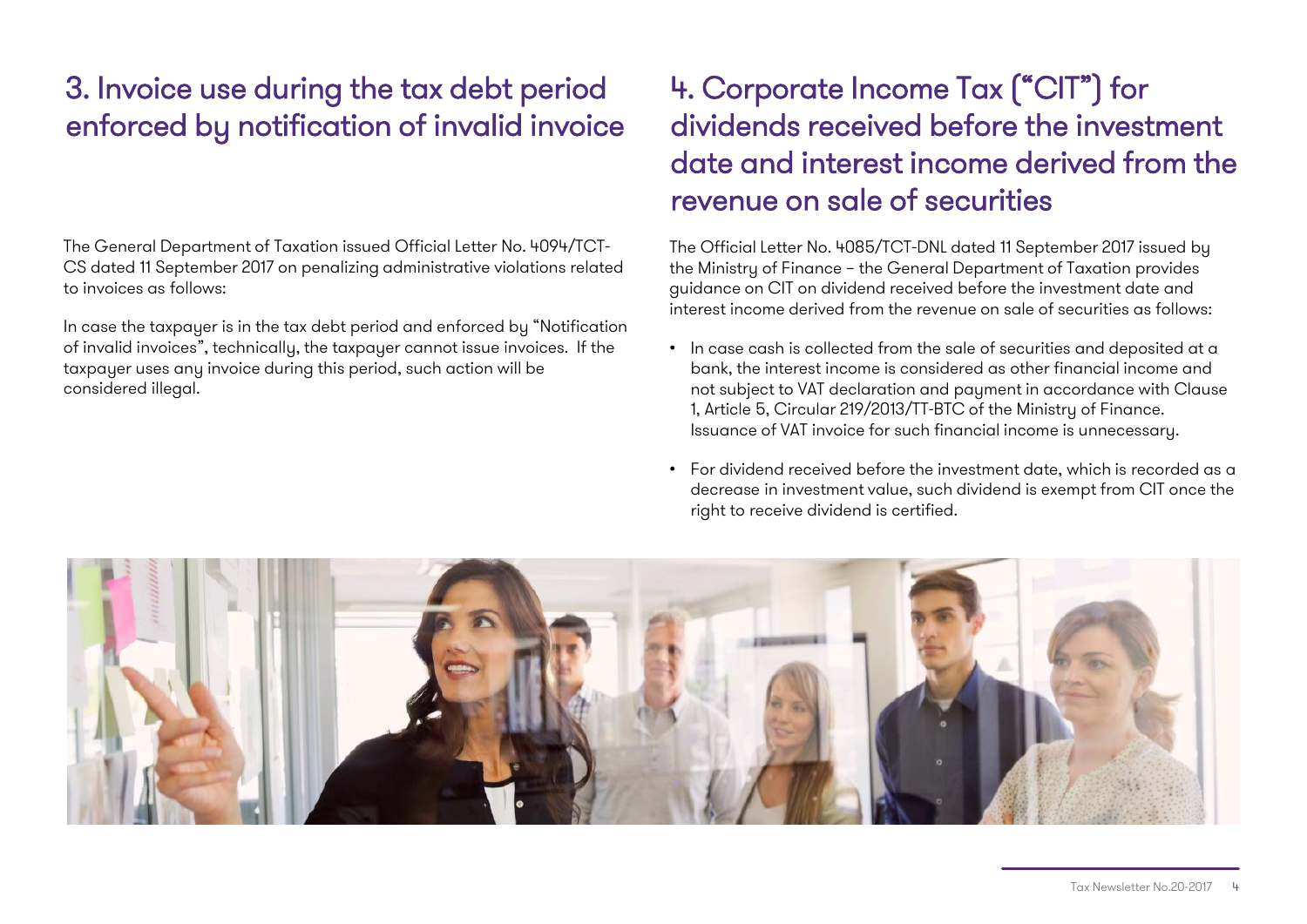### 5. Transfer Pricing Form for the fiscal year ended after 1 May 2017 (which is the effective date of Decree 20/2017/ND-CP)

One of the vague points of Decree 20/2017/ND-CP ("Decree 20") and Circular 41/2017/TT-BTC ("Circular 41") regarding tax management on businesses having related party transaction(s) is the effective date (both regulations have their effective date on 1 May 2017). Currently, based on unofficial exchanges with the tax authorities, it can be interpreted that the application of the new regulations, Decree 20 and Circular 41, is required for enterprises with their fiscal year ended after 1 May 2017.

Accordingly, under this interpretation, enterprises whose fiscal year ended after 1 May 2017 (for example, fiscal year ended 30 June 2017) have to comply with the new regulations in Decree 20 and Circular 41, one of which is to prepare and submit the Transfer Pricing Form (Form 01 – Decree 20) in place of the previous Appendix 03-7/TNDN.

> The application of Decree 20 and Circular 41 is required for enterprises with their fiscal year ended after 1 May 2017

In this regard, Hanoi Tax Department issued Official Letter No. 63347/CT-TTHT dated 21 September 2017 confirming that enterprises with fiscal year ended 30 June 2017 have to conform to the new regulation, which is to prepare and declare Form 01 under the guidance in Decree 20 and Circular 41.

It is noted that up to now, the HTKK software system supporting the declaration, which was developed by the General Department of Taxation, still has not supported the declaration of Form 01. Therefore, in case of applying the new regulations, enterprises have to declare Form 01 in hard copy.



In case of applying the new regulations, enterprises have to declare Form 01 in hard copy

Notwithstanding, we noted that enterprises located outside Hanoi should discuss directly with their local tax authority to confirm the requirements (on the use of Form 01 or Appendix 03-7/TNDN in this case) as the understanding and interpretation of the new regulations may differ for each province.

Please contact our professional advisors at Grant Thornton Vietnam for assistance with taxation, work permits for expatriate and legal issues you may have during the course of your business.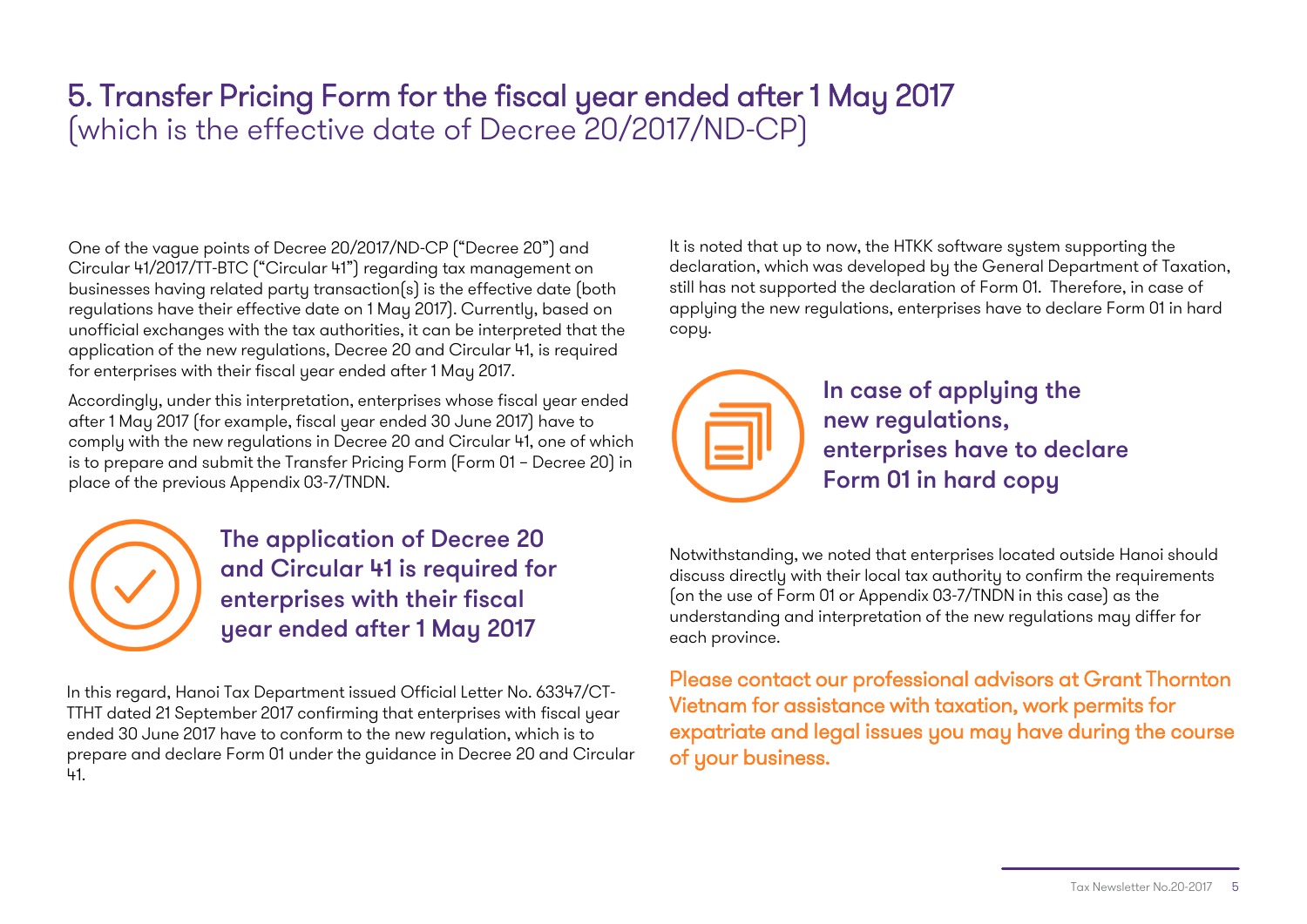## **Contacts**

This newsletter is for reference purposes only. Grant Thornton Vietnam holds no responsibility for mistakes therein, as well as damages caused by the use of information from this newsletter without official advisory opinions from Grant Thornton Vietnam before practice.

Should you need to us information from this newsletter or support from Grant Thornton Vietnam, please contact our professional consultants

To view more information Please visit our website

#### grantthornton.com.vn

#### Head Office in Hanoi

18<sup>th</sup> Floor, Hoa Binh International Office Building 106 Hoang Quoc Viet Street, Cau Giay District, Hanoi, Vietnam T + 84 24 3850 1686 F + 84 24 3850 1688

#### Hoang Khoi

Tax Partner National Head of Tax D +84 24 3850 1618 E khoi.hoang@vn.gt.com

#### Kaoru Okata

Director – Japanese Desk D +84 24 3850 1680 E kaoru.okata@vn.gt.com

### Nguyen Dinh Du

Tax Partner D +84 24 3850 1620 E du.nguyen@vn.gt.com

#### Ho Chi Minh City Office

14th Floor, Pearl Plaza 561A Dien Bien Phu Street, Binh Thanh District, Ho Chi Minh City, Vietnam T + 84 28 3910 9100 F + 84 28 3910 9101

#### Nguyen Hung Du

Tax Partner D +84 28 3910 9231 E hungdu.nguyen@vn.gt.com

#### Valerie – Teo Liang Tuan

Tax Director D +84 28 3910 9235 E valerie.teo@vn.gt.com

#### Masato Karoji

Director – Japanese Desk D +84 28 3910 9135 E masato.karoji@vn.gt.com

#### Tran Hong My

Tax Director D +84 28 3910 9238 E hmy.tran@vn.gt.com

#### Tran Nguyen Mong Van

Tax Director D +84 28 3910 9233 E mongvan.tran@vn.gt.com